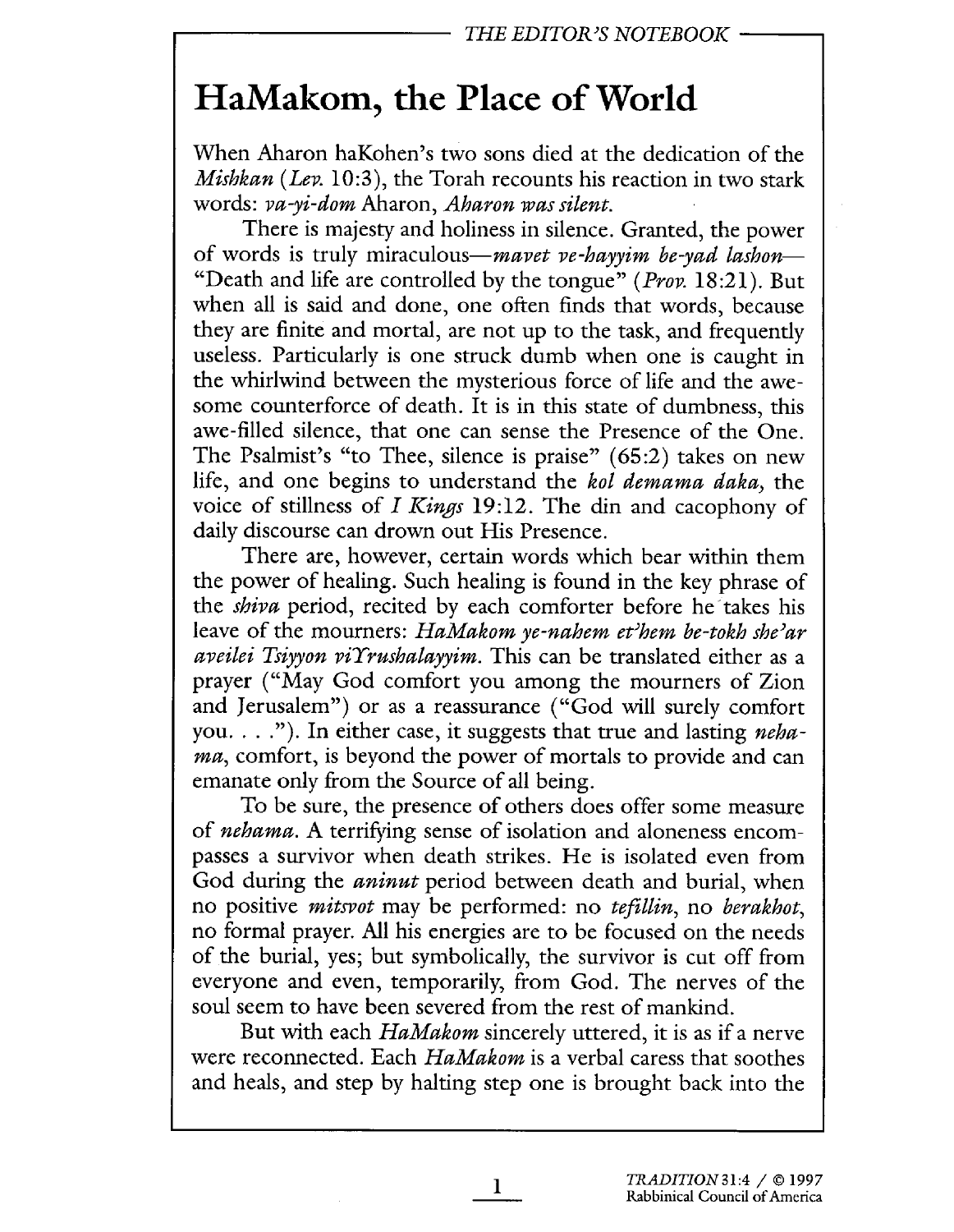## THE EDITOR'S NOTEBOOK

society of man. By the end of the *shiva* period, guided by the halakha and its prescriptions, one's connections are somewhat restored, and the mourning soul can now attempt to rejoin the company of humankind.

It is a powerful and moving statement, HaMakom . . . . But it engenders some questions. Why is this term-which is not listed among those holy Names of God that may not be erased or destroyed (Shevuot 35a-b)—used for God? Why not Hashem, or the Holy One, or the Master, or one of His many other Names? And what is meant by "the mourners of Zion and Jerusalem"? Of these questions, we wil address here only the major one: what is the significance of HaMakom?

. . .

At the beginning of his wanderings, our father Ya'akov approaches a certain field where he will spend the night (Gen.  $28:11$ ). The Torah describes his arrival with the words, Va-yifga ba-makom, "And he alighted onto the makom / place." It is curious: no less than three times in that single verse—and two more times, in verses 16 and 19-is that spot referred to as makom. Earlier, in 22:4, when Avraham sees this same place from afar, ha-makom is once again the key word: Va-yar et hamakom me-rahok, "And he saw the place from afar."

Why the insistent repetition of this one term? Clearly, the text wishes to stress that this is no ordinary geographical location. Something wondrous lies beneath the surface of these words and beneath the surface of this place.

Truly, this is no ordinary place. This is the place which would ultimately be the location of the Beit haMikdash (see Hullin 91b); it was this spot that supplied the dust for the creation of Man; it was here that the akeda took place; this was to be the site of Ya'akov's dream of the ladder connecting heaven and earth; and this is where God gives Ya'akov the promise of the Land.

This is not a common field. This is the Place of the World. Here Ya'akov encounters the bedrock of all creation, the genesis from which all else emanates: the creation of Adam, the interrelationship between man and God. The matrix and the mystery of all creation converge and are concentrated into this one space. (Note Keli Yakar's commentary at  $Gen. 28:11.$ )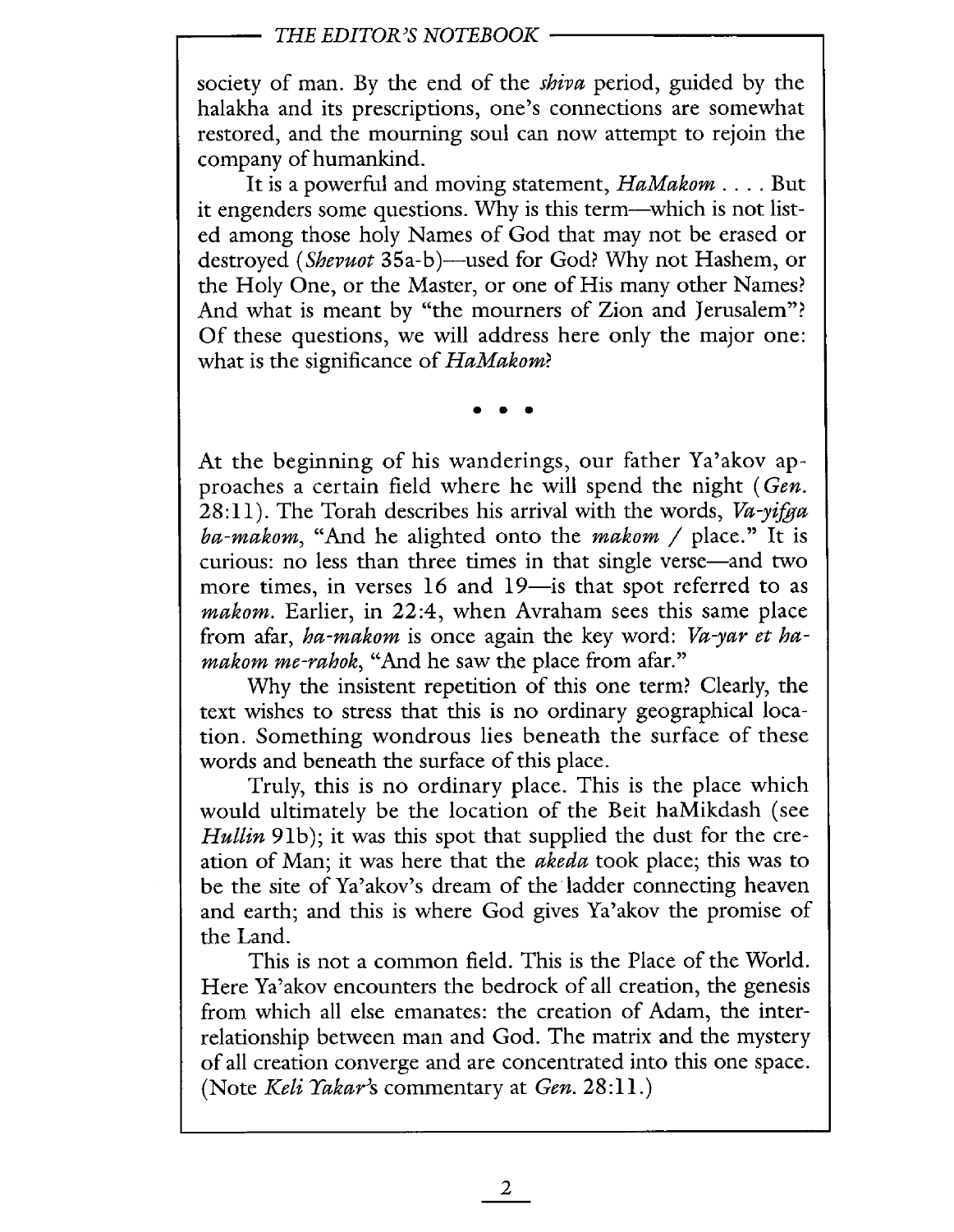## THE EDITOR'S NOTEBOOK

When applied to God, the term HaMakom has a similar connotation: God as Source and fount of all. (See Esther 4:14, where Mordekhai informs Esther that the salvation of the Jews will come from "another place," an allusion, according to  $Ha$ zal, to God. The term used there is, once again, makom.) As Bereshit Rabba 68 says:

R. Huna said in the name of R. Ami: Why do we use a euphemism (kinuy) for the Name of the Holy One, Blessed Be He, and call Him makom / "Place"? She-hu mekomo shel olam, ve-ein haolam mekomo / "Because He is the place of the world, and the world is not His place."

The world does not contain God; rather, God contains the world, and is Himself The Place of the world. A place encloses all that is within it; similarly, *makom* refers to God's capacity to contain and sustain everything within His universe. (For a seminal discussion of this subject, see R. Haim of Volozhin, Nefesh  $haHayvim, Sha'ar III.)$ 

It can even enclose apparent opposites and contradictions. Just as a physical place is all-inclusive and can contain opposites, so does this appellation for God encompass apparent contradictions: the ultimate goodness and joy which is in the original design of the universe, as well as that which appears evil and causes suffering and pain. HaMakom is both Mercy and Justice; it denotes Sovereign Power, and also avi yetomim ve-dayan almanot  $/$  Father of orphans and Spokesman for widows (Ps. 68:6); it refers both to Creator of light and Creator of darkness, Creator of good and also Creator of evil (Is. 45:7). God as HaMakom is the Source of all, subsuming everything within its limitless matrix-space.

Perhaps the designation HaMakom also contains within it all the various manifestations of God. Unlike the other Names of God, each of which represents only a single aspect of His Being (Hashem: the Merciful One; *Elo-him*: bearer of Strict Justice; Ado-nai: God as the Master; Melekh: God as Supreme Sovereign), HaMakom includes in it every aspect of God.

. . .

The bereaved individual is struck dumb. He or she does not comprehend why life has come to an end. In the midst of pain